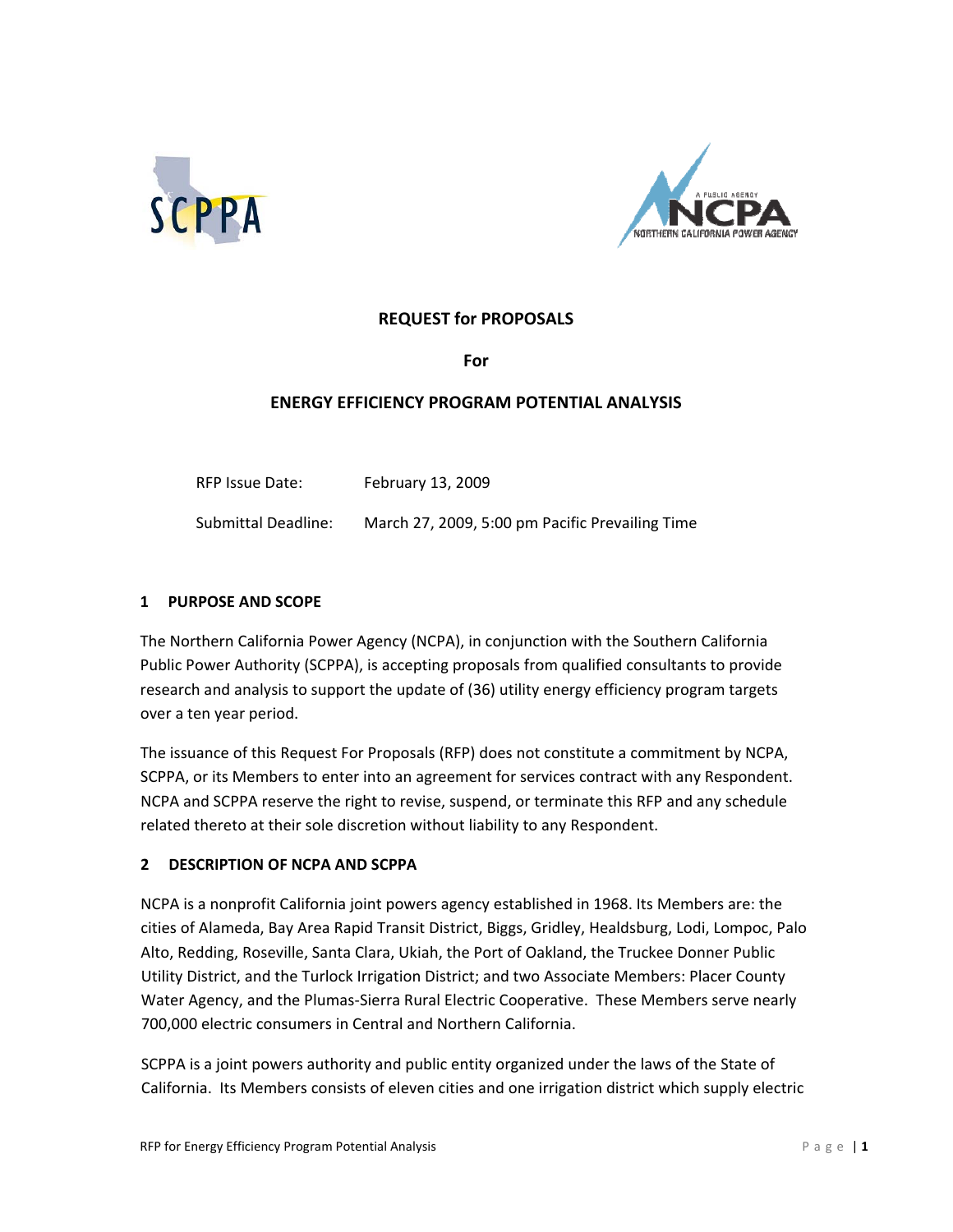energy within Southern California, including the municipal utilities of the cities of Anaheim, Azusa, Banning, Burbank, Cerritos, Colton, Glendale, Los Angeles, Pasadena, Riverside, and Vernon, and the Imperial Irrigation District.

# **3 DESCRIPTION OF REQUEST**

# **a) Background**

In 2007, NCPA in partnership with SCPPA, and the California Municipal Utilities Association (CMUA) joined together to produce a report<sup>[1](#page-1-0)</sup> on the establishment of energy efficiency program targets for a ten year period ending in 2016. The report was in response to California Assembly Bill 2021 (Levine), which was signed into law in September 2006. The report complied with Section 3 of the statute, which required each publicly‐owned utility (POU) to *"identify all potentially achievable cost‐effective electricity efficiency savings and shall establish annual targets for the energy efficiency savings and demand reduction for the next 10‐year period."* Additionally, POUs are required to update their annual targets every three years.

The report established energy efficiency targets for (33) of the (39) reporting electric utilities. The methodology used to establish targets was developed by the Rocky Mountain Institute (RMI), working under contract to NCPA.

RMI developed an Excel‐based model based on the California Energy Efficiency Potential Study prepared by Itron in 2006 for California's investor‐owned utilities. Measure cost and savings from that study were imported into the RMI model. The model allowed for adjustments to reflect the specific characteristics of each POU territory. Additional detail regarding RMI's methodology can be found in the 2007 report.

The next energy efficiency target report is scheduled to be delivered to the California Energy Commission by March 15, 2010. POUs need to revise and update their program targets through the year 2020. The targets will need to account for market and regulatory changes since the last report, including: energy savings achieved during 2007 and 2008, energy efficiency measure saturation/penetration study updates, state building efficiency standards updates from 2005 through 2020, and federal and state appliance standards updates from 2005 through 2020.

# **b) Scope of Work**

The Scope of Work encompasses the (33) utilities that participated in the original report, as well an additional (3) utilities who will participate in this current collaborative project. Together with NCPA and SCPPA, they comprise the Project Team.

<span id="page-1-0"></span><sup>1</sup> *Establishing Energy Efficiency Targets: A Public Power Response to AB 2021*, CMUA, Oct. 2007. http://www.ncpa.com/energy‐efficiency‐reports.html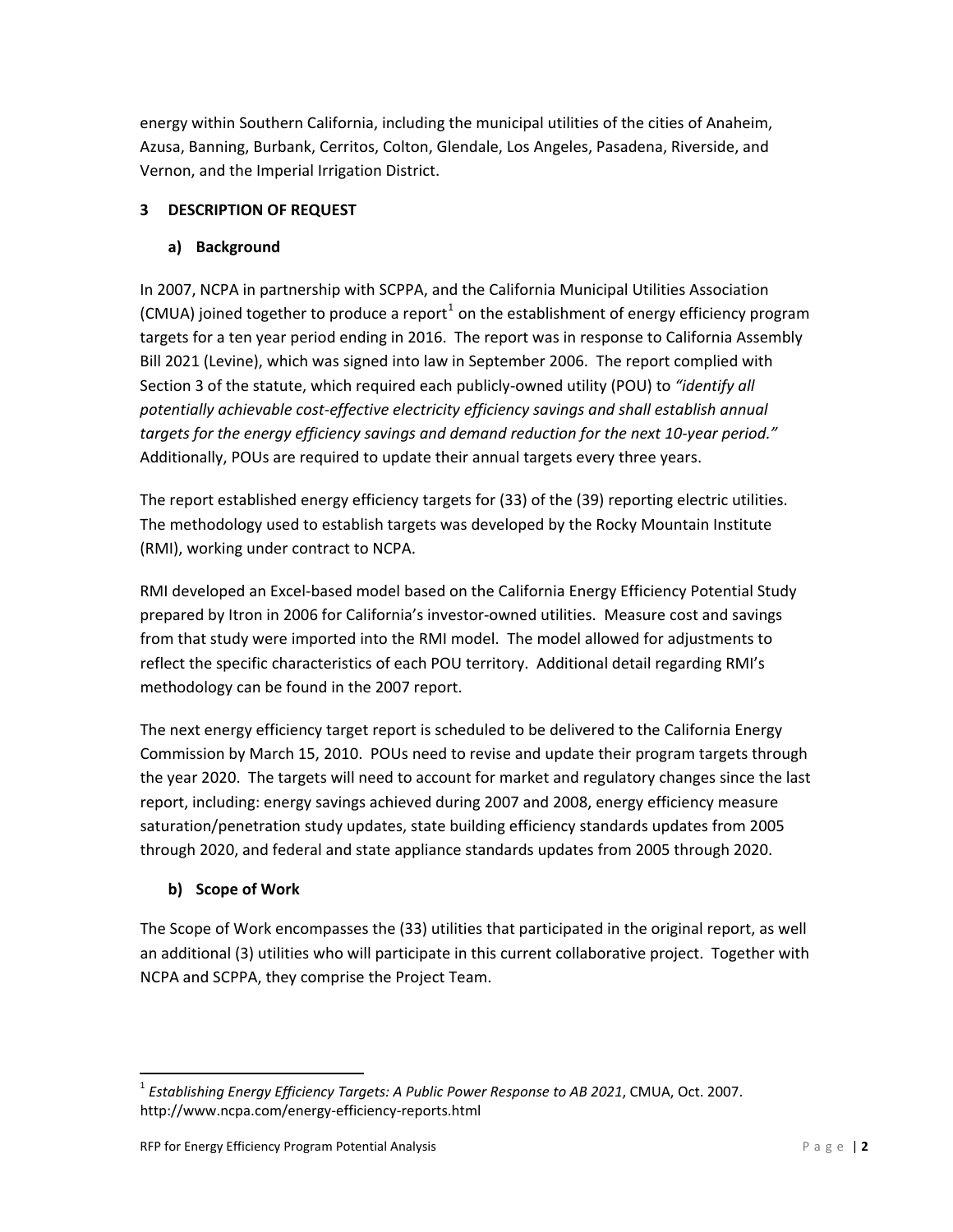The (36) utilities are:

- Alameda
- Anaheim
- Azusa
- Banning
- Biggs
- Burbank
- Colton
	-
- Corona
- Glendale
- **Gridley**
- Healdsburg
- **Hercules**
- Imperial ID
- Lassen MUD
- Lodi
- Lompoc
- Merced ID
- Modesto ID
- Moreno Valley
- Needles
- Palo Alto\*
- Pasadena
- Pittsburg
- Plumas Sierra REC
- Port of Oakland
- Rancho
	- Cucamonga
- Redding\*
- Riverside
- Roseville
- Santa Clara
- Shasta Lake
- Trinity PUD
- Truckee PUD
- Turlock ID
- Ukiah
- Vernon\*

\* *Did not participate in 2007 collaborative effort.*

Note that among these utilities, Palo Alto provides both gas and electric utility service to its customers and therefore the assessment for Palo Alto will need to include both gas and electric efficiency potential.

The Project Team is seeking a consultant to provide research and analysis to assess energy efficiency program potential, and to provide the necessary methodology and modeling tools that will enable each utility to establish aggressive, but realistic energy efficiency program targets for program years [2](#page-2-0)010-2011 through 2020-2021<sup>2</sup>.

**Task 1**: Provide research and analysis to revise and establish each utility's energy efficiency technical, economic, feasible, and program potential.

The deliverable for task one includes a report that describes, in detail, the research and analysis approach used by the consultant. For each utility, the report will also provide one or more scenarios for the technical, economic, feasible, and program‐level energy savings potential. The report must be completed by December 31, 2009.

The Respondent should be familiar with, or include in their market research, the following reports:

- California Energy Commission (CEC) 2007 Integrated Energy Policy Report
- *Achieving All Cost Effective Energy Efficiency for California*, CEC, Dec. 2007
- *Establishing Energy Efficiency Targets: A Public Power Response to AB 2021*, CMUA, Oct. 2007
- *Energy Efficiency in California's Pubic Power Sector*, CMUA, NCPA, SCPPA, Dec. 2006.
- *Energy Efficiency in California's Pubic Power Sector*, CMUA, NCPA, SCPPA, March 2008.
- *Assistance in Updating the Energy Efficiency Savings Goals for 2012 and Beyond*, Itron, submitted to the California Public Utilities Commission, Apr. 2008

<span id="page-2-0"></span><sup>&</sup>lt;sup>2</sup> Most utilities begin their program year on July 1<sup>st</sup>, however several utilities operate their programs on a calendar year basis. Calendar year utilities will establish targets for 2010 through 2020 programs.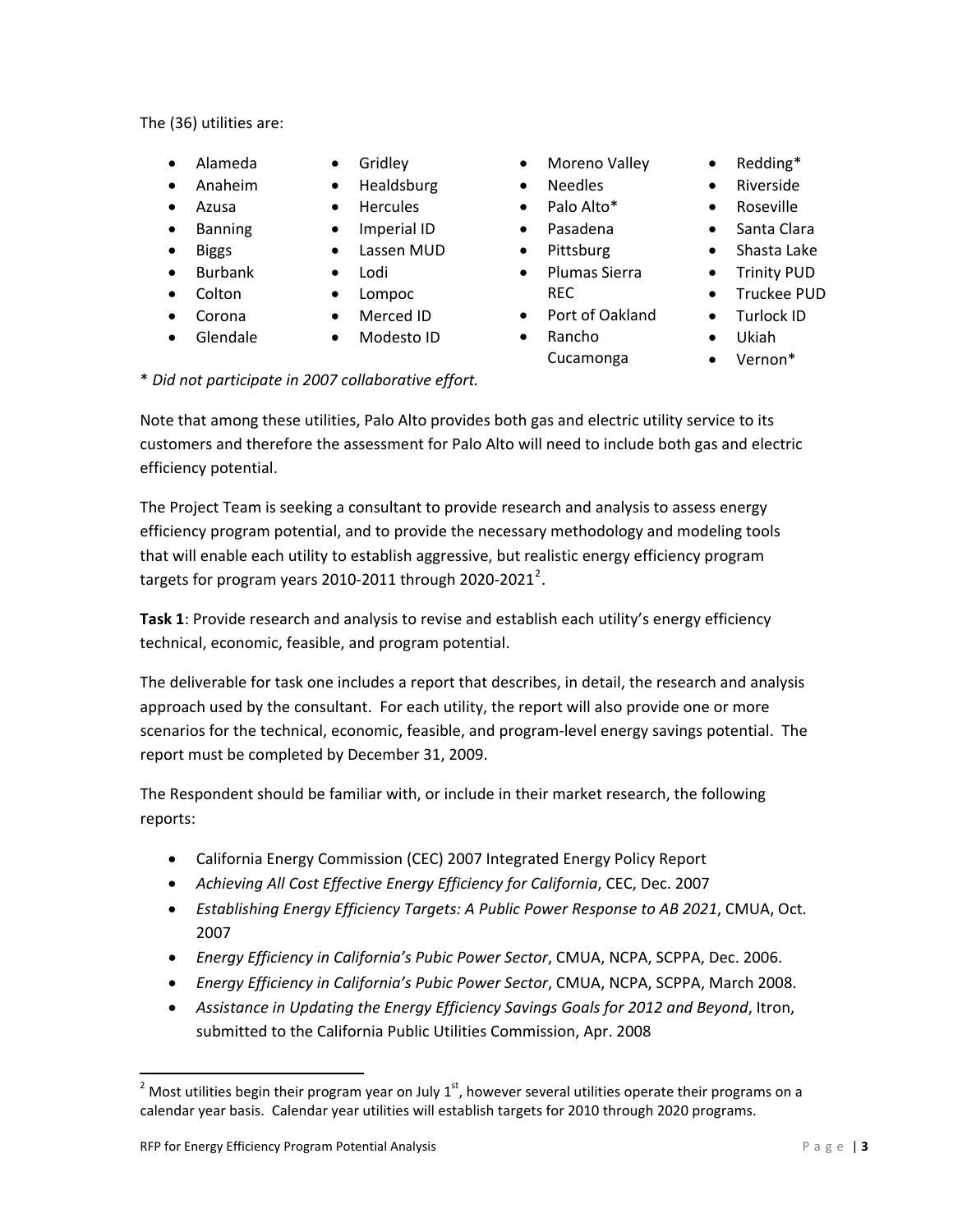• CEC 2008 Building Energy Efficiency Standards for Residential and Nonresidential Buildings (Dec. 2008)

Additionally, the Project Team will make available to the selected Respondent the following data:

- Excel energy efficiency potential models for each of the (33) utilities who participated in the 2007 report.
- Energy efficiency potential reports for the following utilities: Palo Alto, Santa Clara, TID, and Redding.
- Utility forecast of retail sales for 2010 through 2020.

**Task 2**: Provide modeling tool(s) that allows each utility to customize, or select from one or more scenarios, the program energy savings targets.

The deliverable for this task is an Excel‐based modeling tool. In addition to establishing program targets, the model should be capable of providing energy‐savings supply curves and cumulative lifecycle energy‐savings profiles. The modeling tool must be delivered by December 31, 2009.

**Task 3**: Provide regulatory support.

Include necessary regulatory support, including but not limited to participation in regulatory workshops and testifying in regulatory proceedings in Sacramento, CA. Regulatory support would occur no later than March 15, 2010.

**Task 4**: (Optional). Provide additional research, analysis and technical support to individual utilities.

After Task 1 and Task 2 are complete, provide additional support services to assist individual utilities on an as‐needed basis. This may include but is not limited to: additional market research and analysis to refine program targets, analysis and recommendations to determine utility staff and resources needed to adequately support and achieve program targets, assistance with water conservation programs, or analysis and recommendations for optimal set of energy efficiency programs to sustain program performance and achieve goals over the entire ten year period.

# **4 SECURITY**

NCPA and SCPPA will not post security, collateral, or other assurances for credit purposes for any reason whatsoever prior to or during the term of any agreement arising from this RFP.

Proposals that include or are contingent on NCPA or SCPPA providing security, collateral, or other assurances will be deemed non‐responsive and will not be considered.

### **5 PROPOSAL SUBMITTAL REQUIREMENTS**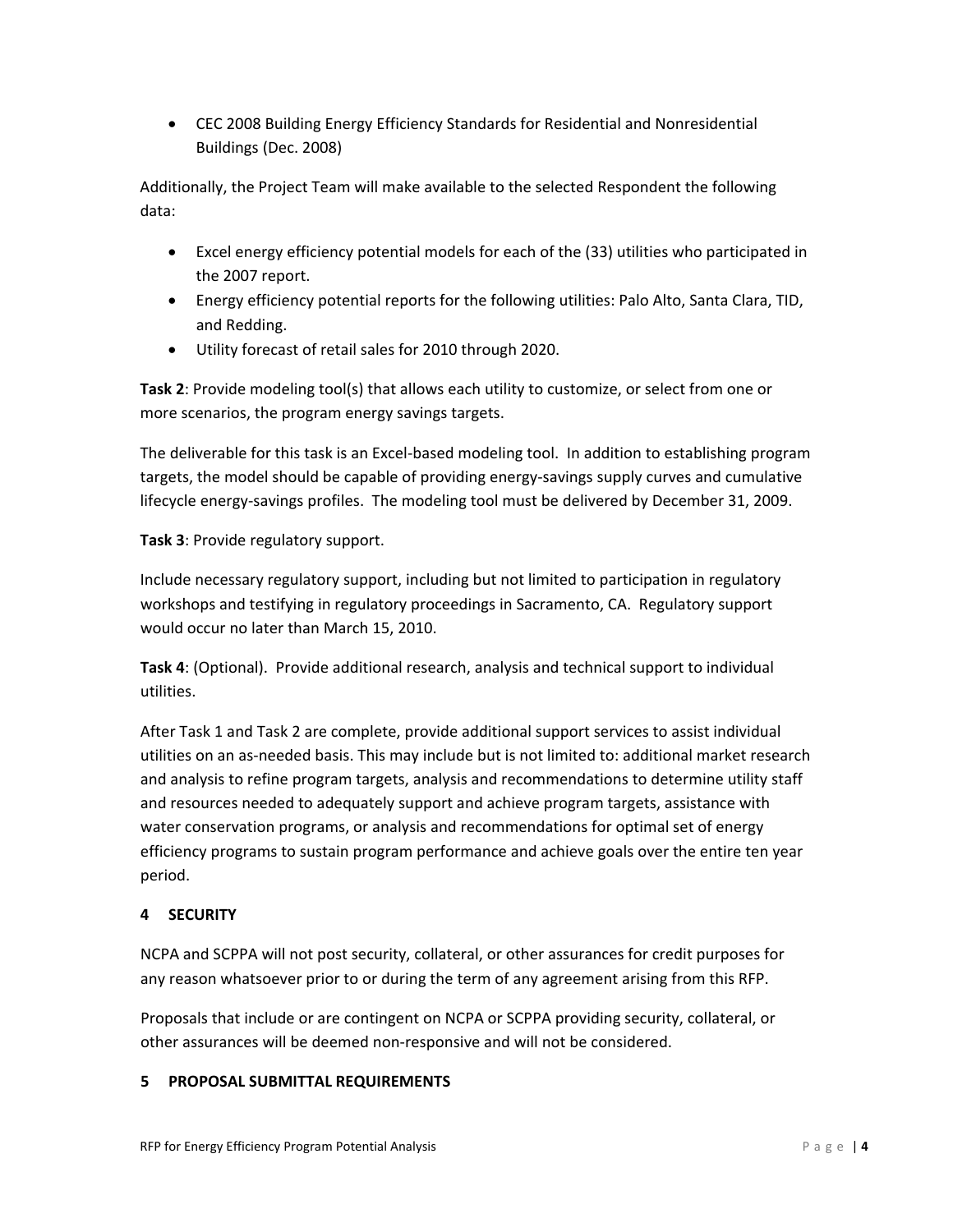All responses, questions, collateral, or communications shall be submitted to the following email address:

#### david.reynolds@ncpa.com

You may also direct questions to:

- David Reynolds, NCPA: (916) 781‐4293
- Scott Tomashefsky, NCPA: (916) 781‐4291
- David Walden, SCPPA: (626) 755‐0843

NCPA and SCPPA, in their sole discretion, may reject any late or non‐responsive proposal.

NCPA must receive all proposals with the appropriate attachments by electronic e‐mail no later than 5:00 pm (PPT) on March 27, 2009.

Proposals, including pricing will remain binding on the Respondent through the date of completion of negotiations and NCPA Commission approval process (90 days). A duly authorized officer of the Respondent must sign the proposal.

None of the material received by NCPA from the Respondent in response to this RFP will be returned to Respondent. All materials and proposals submitted by the Respondent will become the property of NCPA and may be used by NCPA for the purpose of evaluating proposals, executing any agreements, regulatory hearings, and administering any resulting definitive agreements.

All responses that may arise from this RFP are considered commitments for use in developing the agreement between NCPA and the Respondent.

### **a) Proposal Required Elements**

- i) Respondent information. Provide company name, address, telephone, name and title of primary contact person.
- ii) Scope of Work. Describe approach and methodology used for each of the Tasks described in Section 3 of the RFP.
- iii) Project Timeline. Provide a timeline for completing the scope of work.
- iv) Experience and Qualifications. Describe relevant knowledge, experience, skills and ability to implement the tasks listed in the Scope of Work.
- v) Project Organization. Provide a project management and organizational chart that highlights the key personnel responsible for managing and performing the Scope of Work. List the qualifications and experience of key personnel assigned to this project.
- vi) Pricing. The Budget allotted for performing tasks 1‐3 of the Scope of Work is \$200,000. Provide labor and other direct costs by task. Tasks 1 and 2 shall be priced time and material, with a not-to-exceed price. Task 3 shall be priced time and material, and included under the project's total not‐to‐exceed price. For budgeting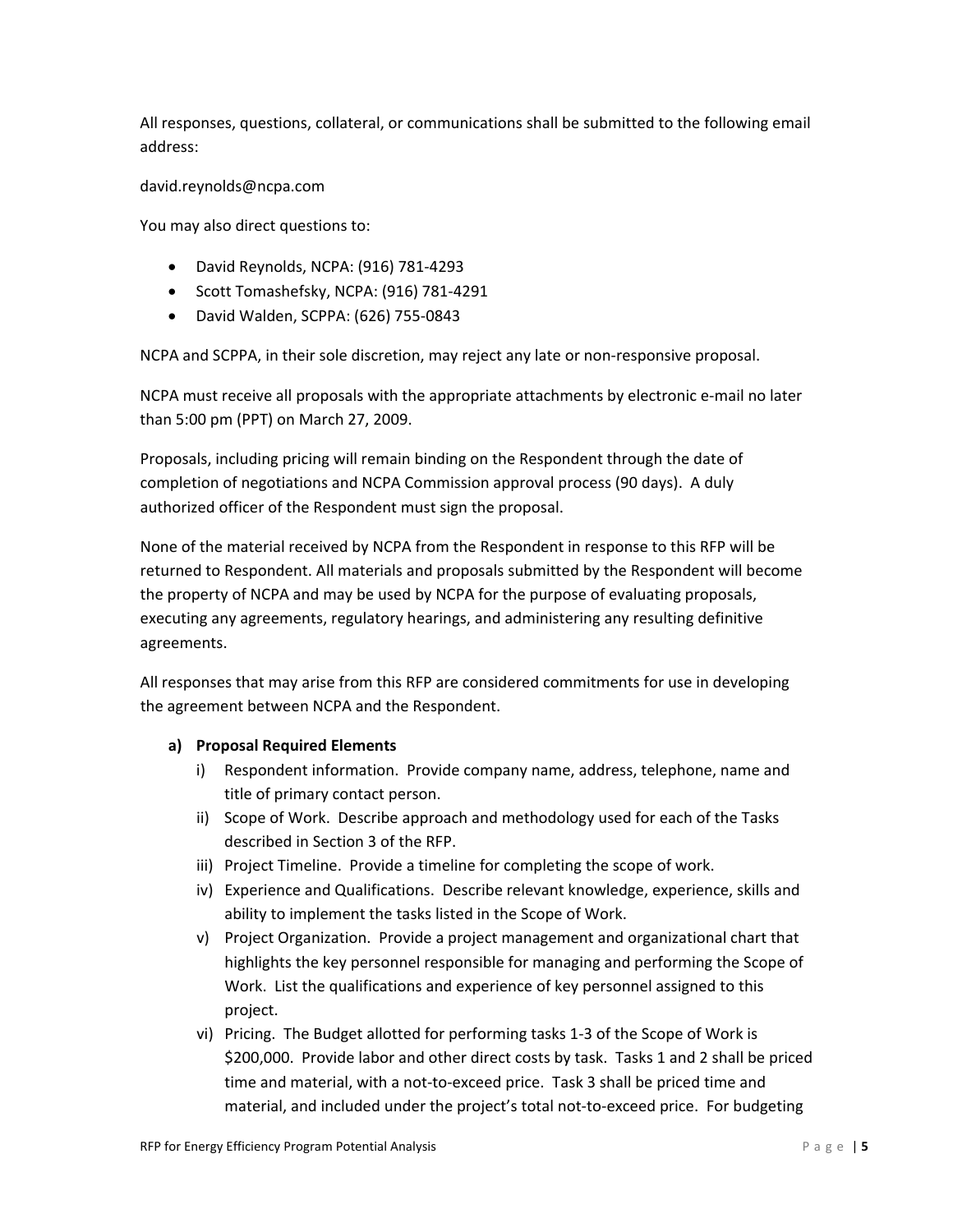### **6 PROPOSAL EVALUATION CRITERIA**

NCPA and SCPPA shall determine, at their sole discretion, the value of any and/or all proposals including price and non‐price attributes. NCPA and SCPPA reserve the right, without qualification, to accept or reject any or all proposals for any reason without explanation to the Respondent, or to make the award to that Respondent, who, in the opinion of NCPA and SCPPA, will provide the most value to NCPA and SCPPA Members.

NCPA and SCPPA will utilize the following criteria when evaluating the responses to the RFP:

- Knowledge, experience, skills, project organization, and ability to perform energy efficiency potential studies.
- Technical approach to establishing energy efficiency potential.
- Understanding of Project Team's energy efficiency and demand response programs.
- Ability to provide competitive rates and pricing for services performed.
- Creativity in implementing the Scope of Work tasks within the prescribed budget.

#### **7 GENERAL PROVISIONS**

All information received by NCPA and SCPPA in response to this Request for Proposal is subject to the California Public Records Act and all submissions may be subject to review in the event of an Audit.

If the Respondent so specifies and clearly identifies portions of its proposal as "PROPRIETARY AND CONFIDENTIAL", NCPA and SCPPA will make reasonable efforts to treat the marked portions as confidential information. Such information may, however, be made available under applicable State or Federal law. NCPA and SCPPA also reserve the right to release such information to its agents, contractors, or Member utilities for the purpose of evaluating a Respondent's proposal. Such agents, contractors and Member utilities will be required to observe the same care with respect to disclosure as NCPA or SCPPA. Under no circumstances will NCPA, its Commission, SCPPA, its Board of Directors, managers, agents, contractors or Member utilities, be liable for any damages resulting from any disclosure of Respondent's claimed confidential information during or after this RFP process.

Although NCPA and SCPPA are interested in meeting its needs by acquiring services that provide the greatest value to its Members, evaluation of a proposal does not constitute a commitment by NCPA or SCPPA to purchase any such services from any source. NCPA, SCPPA, and its Members are not obligated in any way to proceed with this RFP or consider or enter into any agreement or undertake any liability to any Respondent in connection with this RFP and any and